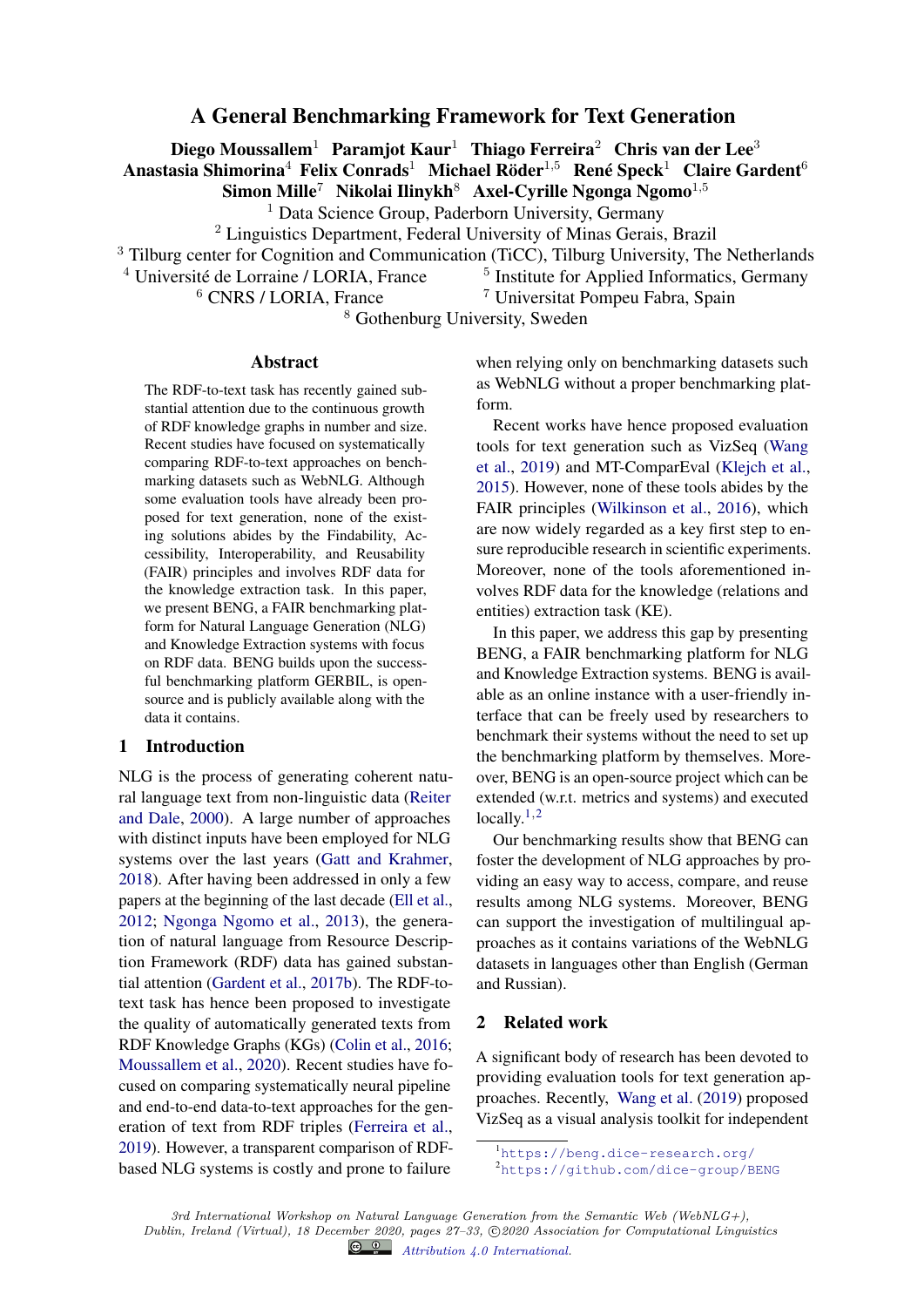

Figure 1: Experiment Configuration

text generation tasks, for example, Machine Translation (MT) or NLG. VizSeq supports multimodal (images, videos, texts) sources and multiple text references to provide a detailed picture of system evaluations. In MT, compare-mt (Neubig et al., 2019) and MT-ComparEval (Klejch et al., 2015) are related tools for comparative analysis with automatic measures that provide a high-level view of major differences between MT outputs. In turn, Vis-Eval Metric Viewer (Steele and Specia, 2018) and iBLEU (Madnani, 2011) present metric scores as a visual interface. Other tools focus on the interpretability of the text generation process and language model parameters such as the OpenNMT visualisation tool (Klein et al., 2018), LM (Rong and Adar, 2016), and Seq2Seq (Strobelt et al., 2019). Although MT and NLG tasks rely on the same metrics for evaluating their outputs, none of the aforementioned tools rely on FAIR principles for the sake of reproducible research. Therefore, BENG is the first evaluation tool that abides by the FAIR principles for the text generation task.

## 3 Framework

BENG addresses the problem of comparing different NLG systems using automatic metric results while relying on FAIR principles. It is based on a service-oriented architecture that reuses components from the FAIR benchmarking platform GER-BIL (Röder et al., 2018), a benchmarking platform

for Named Entity Recognition and Entity Linking systems. We chose GERBIL because it has already been used successfully in more than 80,000 experiments. We reuse the mechanisms implemented by GERBIL to handle large experiments, generate experiment Uniform Resource Identifiers (URIs) and store the results of experiments in a database. Some of the main components of GERBIL (e.g., annotation systems, datasets, matching process, and performance metrics) are replaced by components which abide by the requirements of the evaluation of NLG systems. BENG follows the FAIR Guiding Principles for scientific data management and stewardship (Wilkinson et al., 2016) as detailed in Table 1.

To cater for the needs of NLG experiments, BENG provides different experiment configurations, which are explained in the following along with their parameters.

#### 3.1 Experiment types

Figure 1 shows the experiment configuration interface which allows users to select the files and evaluate their systems. It has four experiment types:

RDF2Text with two variants: a) WebNLG RDF2Text where the user evaluates the hypothesis on the WebNLG development and test sets. Here, the user just needs to upload the text file in the interface. The evaluation results are generated automatically and represented by a URI. Additionally, all systems which perform this experiment can be found in the leaderboard in Figure 2. b) NLG, where the users have the freedom to upload their own hypothesis and reference files. In this case, results are only displayed under the generated URI, not in the leaderboard as there is no common dataset. Both variants use a python script to evaluate the results with automatic metrics which are discussed in Section 3.2.

Text2RDF with two variants: WebNLG Text2RDF and KE which allow users to evaluate the relation extraction models which convert text into a set of RDF triples. The evaluation script uses Precision, Recall, F1-score as metrics. The evaluation algorithm relies on four types of matches (exact, partial, strict, and  $Enttype<sup>3</sup>$ ) to compare the candidate triples with the reference triples. In the WebNLG Text2RDF experiment type, the users can upload the candidate triples and select the

<sup>3</sup>Described in details here: [https://](https://webnlg-challenge.loria.fr/challenge_2020/#automatic-evaluation) [webnlg-challenge.loria.fr/challenge\\_](https://webnlg-challenge.loria.fr/challenge_2020/#automatic-evaluation) [2020/#automatic-evaluation](https://webnlg-challenge.loria.fr/challenge_2020/#automatic-evaluation)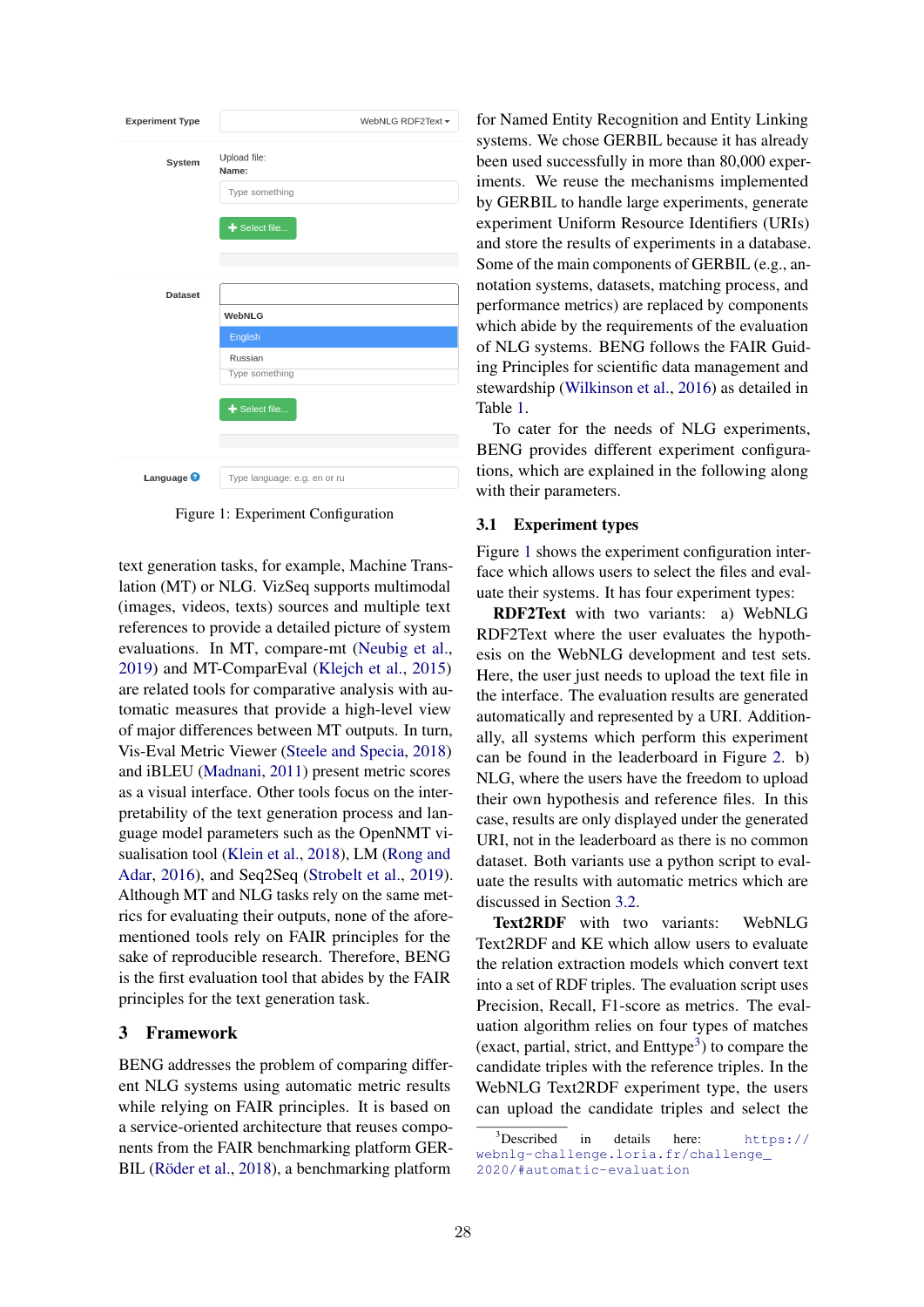Table 1: A shortened description of the FAIR principles and how BENG addresses each of them.

| $\begin{array}{c}\n\stackrel{\text{o}}{\phantom{0}} \stackrel{\text{d}}{\phantom{0}} \stackrel{\text{d}}{\phantom{0}} \stackrel{\text{e}}{\phantom{0}} \stackrel{\text{f}}{\phantom{0}} 1. \\ \stackrel{\text{f}}{\phantom{0}} \stackrel{\text{f}}{\phantom{0}} \stackrel{\text{f}}{\phantom{0}} 1. \\ \stackrel{\text{f}}{\phantom{0}} \stackrel{\text{f}}{\phantom{0}} \stackrel{\text{f}}{\phantom{0}} 1. \\ \stackrel{\text{f}}{\phantom{0}} \stackrel{\text{f}}{\phantom{0}} \stackrel{\text{g}}{\phantom{0}} \stackrel{\text$<br>F4. | Usage of globally unique, persistent identifiers<br>Data have rich metadata<br>Metadata include the identifier of the data it describes<br>(Meta)data are registered or indexed in a searchable resource                                                                                                                                                                                  | Unique W3ID URIs per experiment<br>Experimental configuration as RDF<br>Relates via RDF<br>Batch-updated SPARQL endpoint                                                              |
|--------------------------------------------------------------------------------------------------------------------------------------------------------------------------------------------------------------------------------------------------------------------------------------------------------------------------------------------------------------------------------------------------------------------------------------------------------------------------------------------------------------------------------------------|-------------------------------------------------------------------------------------------------------------------------------------------------------------------------------------------------------------------------------------------------------------------------------------------------------------------------------------------------------------------------------------------|---------------------------------------------------------------------------------------------------------------------------------------------------------------------------------------|
| $\bar{\mathcal{A}}$ A2.                                                                                                                                                                                                                                                                                                                                                                                                                                                                                                                    | (Meta)data are retrievable using a standardized communications protocol<br>$\frac{2}{32}$ A1. (Meta)data are retrievable using a standardized communically implementable<br>$34.1$ . The protocol is open, free, and universally implementable<br>$32$ A1.2 The protocol allows for authentication/authorization<br>Metadata are accessible, even when the data are not available anymore | HTTP (with JSON-LD)<br>HTTP is an open standard<br>Not necessary for BENG<br>Each experiment is archived                                                                              |
| $\frac{6}{9}$ II.<br>$\frac{1}{13}$ .                                                                                                                                                                                                                                                                                                                                                                                                                                                                                                      | (Meta)data use a formal, accessible, shared, and broadly applicable language<br>(Meta) data use vocabularies that follow FAIR principles<br>(Meta)data include qualified references to other (meta)data                                                                                                                                                                                   | RDF, DataID, DataCube<br>Community-based, open vocabularies<br>Datasets are described using DataID                                                                                    |
| $R1$ .                                                                                                                                                                                                                                                                                                                                                                                                                                                                                                                                     | (Meta)data are richly described<br>$\frac{2}{3}$ R1.1. (Meta)data have a clear licensing<br>R1.2. (Meta)data are associated with detailed provenance<br>$\frac{3}{2}$<br>R1.3. (Meta)data meet domain-relevant community standards                                                                                                                                                        | Metrics are relevant to the community<br>BENG uses LGPL-3.0<br>Provenance is added to each machine-<br>readable experiment data<br>BENG covers a superset of domain-<br>relevant data |

WebNLG reference dataset. The results can be found in the leaderboard (Figure 3). On the other side, the KE experiment type allows the users to upload the candidate triples and reference triples. The results are presented in the generated URI, not in the leaderboard as there is no common dataset.

### 3.2 Automatic Evaluation Metrics

### 3.2.1 Metrics for Text Generation

BENG includes the most used metrics according to Gatt and Krahmer (2018) and the metrics which correlate better with human evaluations based on recent findings (Sellam et al., 2020). We briefly explain below the automatic evaluation metrics present in BENG.

#### 3.2.1.1 N-gram-based metrics

BLEU (Papineni et al., 2002) is widely chosen for evaluating text generation outputs due to its low costs. BLEU uses a modified precision metric for comparing the hypotheses with the references. For the sake of comparison, BENG uses two implementations of BLEU: (1) Multi-bleu-detok from Moses,<sup>4</sup> (2) BLEU-NLTK from the NLTK library.<sup>5</sup>

METEOR (Banerjee and Lavie, 2005) relies on semantic features to improve correlation quality between system hypotheses and human references. To this end, METEOR considers the synonymy overlap through a shared WordNet synset of the words to overcome some weaknesses of BLEU and Table 2: Datasets.  $T/S$  – maximum number of triples per set;  $D$  – Domains;  $EN$  – English;  $DE$  – German; RU - Russian.

| Name                | <b>Experiment Type</b>       |           | Lang. Texts Sets |               | $T/S$ D |             |
|---------------------|------------------------------|-----------|------------------|---------------|---------|-------------|
| WebNLG2017 RDF2Text |                              | ΕN        | 25,298 9,674     |               |         | 7 15        |
|                     |                              | DE        | 20,370 7,812     |               |         | 7 15        |
| WebNLG2019 RDF2Text |                              | RU        | 20,800 5.185     |               |         | $\mathbf Q$ |
|                     | WebNLG2020 RDF2Text/Text2RDF | EΝ        |                  | 45,032 16,677 | 7       | -19         |
|                     |                              | <b>RU</b> | 20,800 5.185     |               |         | Q           |

NIST (Doddington, 2002). BENG relies on the latest METEOR version.<sup>6</sup>

 $chrF++$  (Popović, 2015, 2016) proposes the use of character n-gram precision and recall (F-score) for automatic evaluation of text generated outputs. ChrF++ has shown a good correlation with human rankings of different MT outputs, especially for morphologically rich target languages. Additionally, it is language- and tokenisation- independent.<sup>7</sup>

TER (Snover et al., 2006) is different from the aforementioned metrics. TER measures the number of necessary edits in an MT/NLG output to match the reference text exactly. The edits consist of insertions, deletions, substitutions and shift of words, as well as capitalisation and punctuation. The TER score is calculated by computing the number of edits divided by the average referenced words.<sup>8</sup>

<sup>4</sup><rb.gy/zaffdt>

<sup>5</sup><https://www.nltk.org/>

<sup>6</sup><rb.gy/6q5zsv>

<sup>7</sup><https://github.com/m-popovic/chrF>

<sup>8</sup><https://github.com/roy-ht/pyter>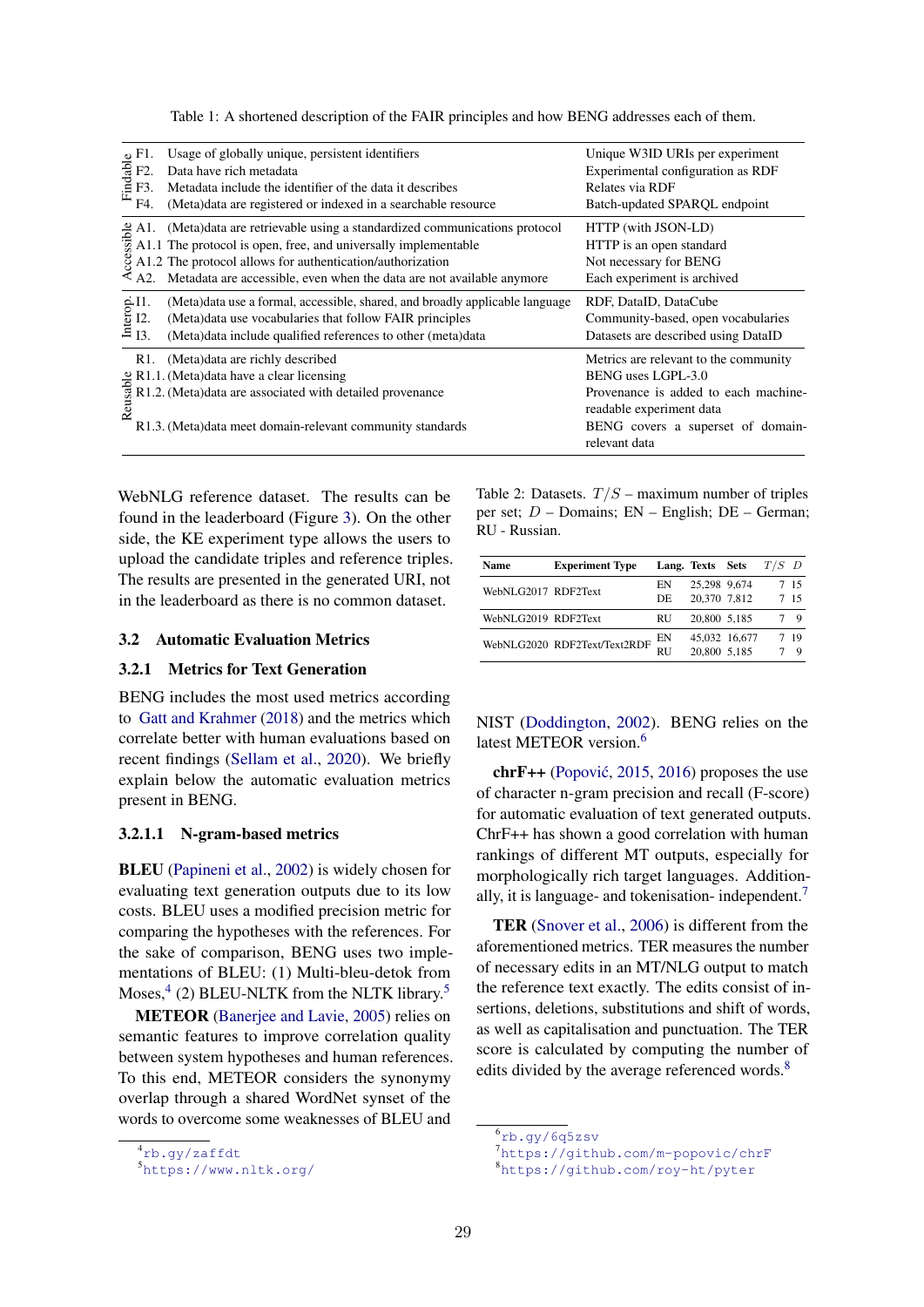| <b>SYSTEM ID</b> | <b>BLEU</b> | <b>BLEU NLTK</b> | <b>METEOR</b> | $CHRF++$ | TER   | <b>BERT PRECISION</b> | <b>BERT RECALL</b> | BERT F1 | <b>BLEURT</b> |
|------------------|-------------|------------------|---------------|----------|-------|-----------------------|--------------------|---------|---------------|
| id <sub>18</sub> | 53.98       | 0.535            | 0.417         | 0.690    | 0.406 | 0.960                 | 0.957              | 0.958   | 0.62          |
| id30             | 53.54       | 0.532            | 0.414         | 0.688    | 0.416 | 0.958                 | 0.955              | 0.956   | 0.61          |

Figure 2: Screenshot of the Leaderboard - RDF2Text

| System ID        | <b>MATCH</b> | <b>MACRO F-1</b> | <b>MACRO PRECISION</b> | <b>MACRO RECAL</b> |
|------------------|--------------|------------------|------------------------|--------------------|
| id <sub>19</sub> | Exact        | 0.6892           | 0.6889                 | 0.6903             |
| id19             | Ent Type     | 0.7000           | 0.6993                 | 0.7013             |
| id19             | Partial      | 0.6964           | 0.6959                 | 0.6977             |
| id <sub>19</sub> | Strict       | 0.6864           | 0.6859                 | 0.6874             |

Figure 3: Screenshot of the Leaderboard - Text2RDF

#### 3.2.1.2 Embedding-based metrics

BERTScore (Zhang et al., 2020) is based on pretrained BERT contextual embeddings (Devlin et al., 2019). It computes the token similarity of candidate and reference sentences as a sum of cosine similarities between their tokens' embeddings. BERTScore has shown a good correlation with human evaluations through stronger system-level and segment-level correlations than previous metrics.<sup>9</sup>

BLEURT (Sellam et al., 2020) is a learned evaluation metric that relies on BERT (Devlin et al., 2019). It is a novel pre-training scheme that generalises the model by using random disturbance of Wikipedia sentences built up with a diverse set of lexical- and semantic-level supervision signals. In contrast to other recent BERT metrics, BLEURT handles data scarcity in low-resource scenarios.<sup>10</sup>

#### 3.2.2 Metrics for Relation Extraction

Standard evaluation measures are typically applied for evaluating relation extraction systems (Martínez-Rodríguez et al., 2020; Speck and Ngonga Ngomo, 2018; Speck et al., 2018). Thus, we employ three commonly used metrics for each system q. We computed Precision, Recall and F1 Score as follows:

$$
Precision(q) = \frac{\text{\# correct system annotations for } q}{\text{\# system annotations for } q}
$$
\n
$$
Recall(q) = \frac{\text{\# correct system annotations for } q}{\text{\# gold standard annotations}}
$$
\n
$$
F1\ Score(q) = 2 \cdot \frac{precision(q) \cdot recall(q)}{precision(q) + recall(q)}.
$$

## 3.3 Datasets

BENG includes the WebNLG datasets for the RDF2Text task (refer to Table 2). WebNLG2017 is a semantically varied corpus containing diverse attributes, patterns and shapes. Said corpus (Gardent et al., 2017a,b) consists of 9,674 sets of up to 7 RDF triples in 15 domains mapped to 25,298 target texts. The 15 domains are Astronaut, University, Monument, Building, Comics Character, Food, Airport, Sports Team, Written Work, City, Athlete, Artist, Mean of Transportation, Celestial Body, and Politician. Out of these domains, five (Athlete, Artist, MeanOfTransportation, Celestial-Body, Politician) are exclusively present in the test set. The WebNLG2020 datasets are an improvement of the English version of WebNLG2017 and WebNLG2019 for the Russian dataset (Castro-Ferreira et al., 2020). For English, the improvement comprises cleaned texts (around 5,600), added missing triple verbalisations to some texts, and information about tree shapes as well as shape types for each entry.

The German WebNLG version (Castro Ferreira et al., 2018) comprises 20,370 texts describing 7,812 sets of up to 7 RDF triples in 15 domains, while the Russian datasets contain 20,800 texts describing 5,185 sets of up to 7 RDF triples in 9 domains. The English and Russian datasets abide by the criteria to gold standards as several native speakers manually assessed them. The German version can be regarded as a silver standard given that it did not go through the same process and contains some known errors from the Neural Machine Translation (NMT) system used for generating the data. With respect to the Text2RDF task, BENG relies on the same WebNLG 2020 datasets, but uses the triples as a reference and the texts as input.

### 4 Conclusion

In this paper, we introduced BENG, a general benchmark framework for text generation based on GERBIL's service-oriented architecture. We integrated new experiment types, datasets, and measures. The main advantages of BENG are that it follows the FAIR Guiding Principles and provides a web-based frontend that allows for several use cases enabling lay people and expert users to perform informed comparisons of annotation tools. In

;

;

<sup>9</sup>[https://github.com/Tiiiger/bert\\_score](https://github.com/Tiiiger/bert_score) <sup>10</sup>[https://github.com/google-research/](https://github.com/google-research/bleurt) [bleurt](https://github.com/google-research/bleurt)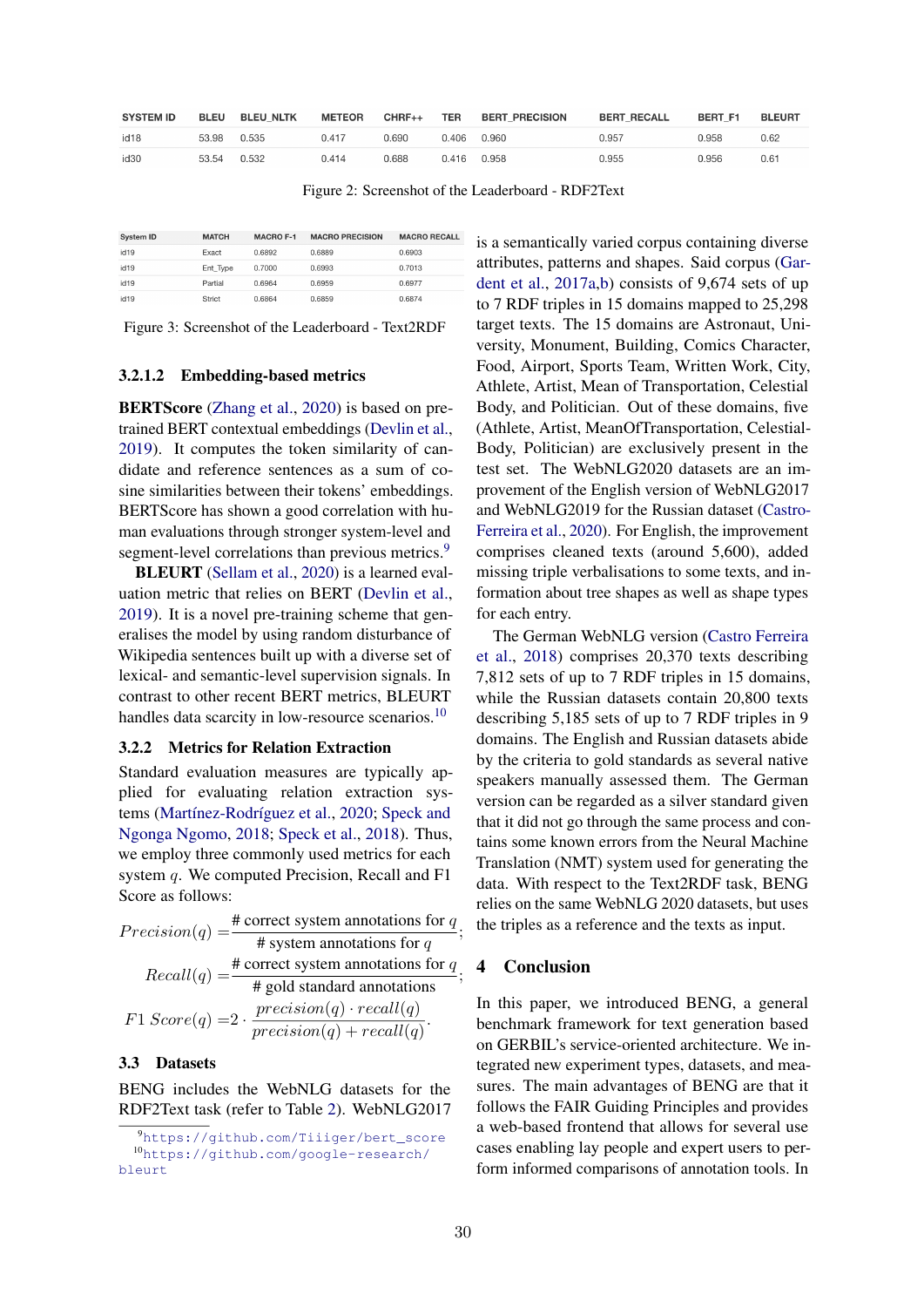future work, we plan to include other popular NLG benchmarks such as E2E and SR (Belz et al., 2011; Novikova et al., 2017; Mille et al., 2018) and extend the experiment types as well as include the web-services for models instead of uploading the hypotheses.

## Acknowledgments

Research funded by the German Federal Ministry of Economics and Technology (BMWI) in the project RAKI (no. 01MD19012D). This work also has been supported by the German Federal Ministry for Economic Affairs and Energy (BMWi) within the project SPEAKER under the grant no 01MK20011U. We also would like to thank the funding provided by the Coordination for the Improvement of Higher Education Personnel (CAPES) from Brazil under the grant 88887.367980/2019-00. Finally, we gratefully acknowledge the support of the French National Research Agency (Gardent; award ANR-20-CHIA-0003, XNLG "Multi-lingual, Multi-Source Text Generation") and of the European Commission in the context of its H2020 Program under the grant numbers 870930-RIA, 779962-RIA, 825079-RIA, 786731-RIA at Universitat Pompeu Fabra.

## References

- Satanjeev Banerjee and Alon Lavie. 2005. METEOR: An automatic metric for MT evaluation with improved correlation with human judgments. In *Proceedings of the acl workshop on intrinsic and extrinsic evaluation measures for machine translation and/or summarization*, volume 29, pages 65–72.
- Anja Belz, Mike White, Dominic Espinosa, Eric Kow, Deirdre Hogan, and Amanda Stent. 2011. [The first](http://www.aclweb.org/anthology/W11-2832) [surface realisation shared task: Overview and evalu](http://www.aclweb.org/anthology/W11-2832)[ation results.](http://www.aclweb.org/anthology/W11-2832) In *Proceedings of the 13th European Workshop on Natural Language Generation*, pages 217–226, Nancy, France. Association for Computational Linguistics.
- Thiago Castro-Ferreira, Claire Gardent, Chris van der Lee, Nikolai Ilinykh, Simon Mille, Diego Moussalem, and Anastasia Shimorina, editors. 2020. *Proceedings of the 3rd WebNLG Workshop on Natural Language Generation from the Semantic Web (WebNLG+ 2020)*. Association for Computational Linguistics, Dublin, Ireland.
- Thiago Castro Ferreira, Diego Moussallem, Emiel Krahmer, and Sander Wubben. 2018. [Enriching the](http://aclweb.org/anthology/W18-6521) [WebNLG corpus.](http://aclweb.org/anthology/W18-6521) In *Proceedings of the 11th International Conference on Natural Language Generation*, pages 171–176. Association for Computational Linguistics.
- Emilie Colin, Claire Gardent, Yassine Mrabet, Shashi Narayan, and Laura Perez-Beltrachini. 2016. The webnlg challenge: Generating text from dbpedia data. In *Proceedings of the 9th INLG conference*, pages 163–167.
- Jacob Devlin, Ming-Wei Chang, Kenton Lee, and Kristina Toutanova. 2019. Bert: Pre-training of deep bidirectional transformers for language understanding. In *Proceedings of the 2019 Conference of the North American Chapter of the Association for Computational Linguistics: Human Language Technologies, Volume 1 (Long and Short Papers)*, pages 4171–4186.
- George Doddington. 2002. Automatic evaluation of machine translation quality using n-gram cooccurrence statistics. In *Proceedings of the Second International Conference on Human Language Technology Research*, HLT '02, page 138–145, San Francisco, CA, USA. Morgan Kaufmann Publishers Inc.
- Basil Ell, Denny Vrandečić, and Elena Simperl. 2012. Spartiqulation: Verbalizing sparql queries. In *Extended Semantic Web Conference*, pages 117–131. Springer.
- Thiago Castro Ferreira, Chris van der Lee, Emiel van Miltenburg, and Emiel Krahmer. 2019. Neural datato-text generation: A comparison between pipeline and end-to-end architectures. In *Proceedings of the 2019 Conference on Empirical Methods in Natural Language Processing and the 9th International Joint Conference on Natural Language Processing (EMNLP-IJCNLP)*, pages 552–562.
- Claire Gardent, Anastasia Shimorina, Shashi Narayan, and Laura Perez-Beltrachini. 2017a. [Creating train](https://doi.org/10.18653/v1/P17-1017)[ing corpora for nlg micro-planners.](https://doi.org/10.18653/v1/P17-1017) In *Proceedings of the 55th Annual Meeting of the Association for Computational Linguistics (Volume 1: Long Papers)*, pages 179–188. Association for Computational Linguistics.
- Claire Gardent, Anastasia Shimorina, Shashi Narayan, and Laura Perez-Beltrachini. 2017b. The webnlg challenge: Generating text from rdf data. In *Proceedings of the 10th International Conference on Natural Language Generation*, pages 124–133.
- Albert Gatt and Emiel Krahmer. 2018. Survey of the state of the art in natural language generation: Core tasks, applications and evaluation. *Journal of Artificial Intelligence Research*, 61:65–170.
- Guillaume Klein, Yoon Kim, Yuntian Deng, Vincent Nguyen, Jean Senellart, and Alexander M. Rush. 2018. [Opennmt: Neural machine translation toolkit.](http://arxiv.org/abs/1805.11462)
- Ondřej Kleich, Eleftherios Avramidis, Aljoscha Burchardt, and Martin Popel. 2015. Mt-compareval: Graphical evaluation interface for machine translation development. *The Prague Bulletin of Mathematical Linguistics*, 104(1):63–74.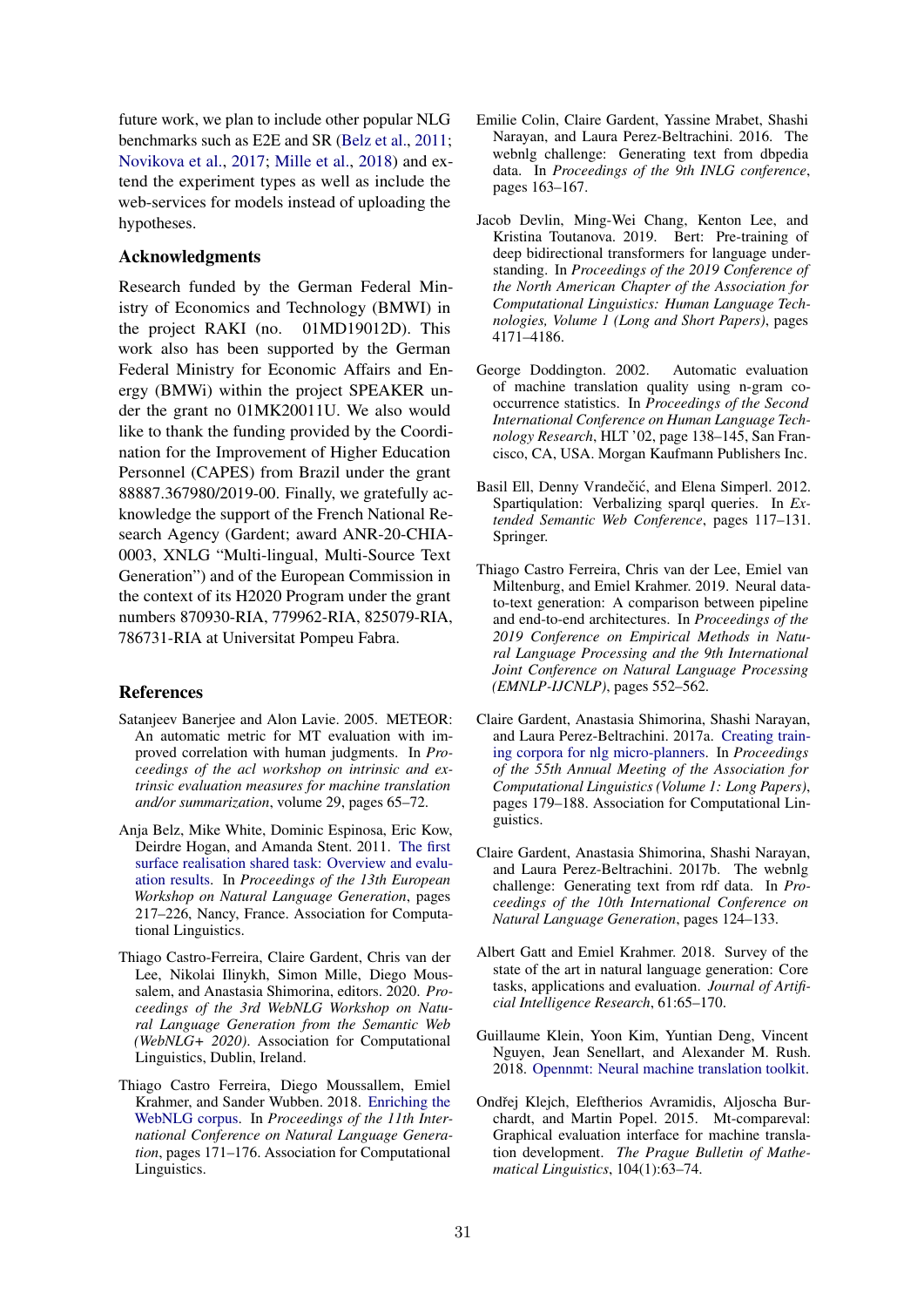- Nitin Madnani. 2011. ibleu: Interactively debugging and scoring statistical machine translation systems. In *2011 IEEE Fifth International Conference on Semantic Computing*, pages 213–214. IEEE.
- José-Lázaro Martínez-Rodríguez, Aidan Hogan, and Ivan López-Arévalo. 2020. [Information extraction](https://doi.org/10.3233/SW-180333) [meets the semantic web: A survey.](https://doi.org/10.3233/SW-180333) *Semantic Web*, 11(2):255–335.
- Simon Mille, Anja Belz, Bernd Bohnet, Yvette Graham, Emily Pitler, and Leo Wanner. 2018. [The first](https://doi.org/10.18653/v1/W18-3601) [multilingual surface realisation shared task \(SR'18\):](https://doi.org/10.18653/v1/W18-3601) [Overview and evaluation results.](https://doi.org/10.18653/v1/W18-3601) In *Proceedings of the First Workshop on Multilingual Surface Realisation*, pages 1–12, Melbourne, Australia. Association for Computational Linguistics.
- Diego Moussallem, Dwaraknath Gnaneshwar, Thiago Castro Ferreira, and Axel-Cyrille Ngonga Ngomo. 2020. Nabu–multilingual graph-based neural rdf verbalizer. In *International Semantic Web Conference*, pages 420–437. Springer.
- Graham Neubig, Zi-Yi Dou, Junjie Hu, Paul Michel, Danish Pruthi, and Xinyi Wang. 2019. [compare-mt:](https://doi.org/10.18653/v1/N19-4007) [A tool for holistic comparison of language genera](https://doi.org/10.18653/v1/N19-4007)[tion systems.](https://doi.org/10.18653/v1/N19-4007) In *Proceedings of the 2019 Conference of the North American Chapter of the Association for Computational Linguistics (Demonstrations)*, pages 35–41, Minneapolis, Minnesota. Association for Computational Linguistics.
- Axel-Cyrille Ngonga Ngomo, Lorenz Bühmann, Christina Unger, Jens Lehmann, and Daniel Gerber. 2013. Sorry, i don't speak sparql: translating sparql queries into natural language. In *Proceedings of the 22nd international conference on World Wide Web*, pages 977–988.
- Jekaterina Novikova, Ondrej Dusek, and Verena Rieser. 2017. [The E2E dataset: New challenges for end-to](https://aclanthology.info/papers/W17-5525/w17-5525)[end generation.](https://aclanthology.info/papers/W17-5525/w17-5525) In *Proceedings of the 18th Annual SIGdial Meeting on Discourse and Dialogue*, pages 201–206, Saarbrücken, Germany.
- Kishore Papineni, Salim Roukos, Todd Ward, and Wei-Jing Zhu. 2002. BLEU: a method for automatic evaluation of machine translation. In *Proceedings of the 40th annual meeting on association for computational linguistics*, pages 311–318. Association for Computational Linguistics.
- Maja Popović. 2015. chrf: character n-gram f-score for automatic mt evaluation. In *Proceedings of the Tenth Workshop on Statistical Machine Translation*, pages 392–395.
- Maja Popović. 2016. chrF deconstructed: beta parameters and n-gram weights. In *Proceedings of the First Conference on Machine Translation: Volume 2, Shared Task Papers*, volume 2, pages 499–504.
- Ehud Reiter and Robert Dale. 2000. *Building natural language generation systems*. Cambridge university press.
- Michael Röder, Ricardo Usbeck, and Axel-Cyrille Ngonga Ngomo. 2018. GERBIL [benchmarking named entity recognition and](https://doi.org/10.3233/SW-170286) [linking consistently.](https://doi.org/10.3233/SW-170286) *Semantic Web*, 9(5):605–625.
- Xin Rong and Eytan Adar. 2016. Visual tools for debugging neural language models. In *Proceedings of ICML Workshop on Visualization for Deep Learning*.
- Thibault Sellam, Dipanjan Das, and Ankur Parikh. 2020. [BLEURT: Learning robust metrics for text](https://doi.org/10.18653/v1/2020.acl-main.704) [generation.](https://doi.org/10.18653/v1/2020.acl-main.704) In *Proceedings of the 58th Annual Meeting of the Association for Computational Linguistics*, pages 7881–7892, Online. Association for Computational Linguistics.
- Matthew Snover, Bonnie Dorr, Richard Schwartz, Linnea Micciulla, and John Makhoul. 2006. A study of translation edit rate with targeted human annotation. In *In Proceedings of Association for Machine Translation in the Americas*, pages 223–231.
- René Speck and Axel-Cyrille Ngonga Ngomo. 2018. [On extracting relations using distributional seman](http://svn.aksw.org/papers/2018/EKAW_Ocelot/public.pdf)[tics and a tree generalization.](http://svn.aksw.org/papers/2018/EKAW_Ocelot/public.pdf) In *Proceedings of The 21th International Conference on Knowledge Engineering and Knowledge Management (EKAW'2018)*.
- René Speck, Michael Röder, Felix Conrads, Hyndavi Rebba, Catherine Camilla Romiyo, Gurudevi Salakki, Rutuja Suryawanshi, Danish Ahmed, Nikit Srivastava, Mohit Mahajan, and Axel-Cyrille Ngonga Ngomo. 2018. [Open knowledge extraction](https://svn.aksw.org/papers/2018/ESWC_Challenge_OKE/public.pdf) [challenge 2018.](https://svn.aksw.org/papers/2018/ESWC_Challenge_OKE/public.pdf) In *Semantic Web Evaluation Challenge*, page 39–51. Springer International Publishing.
- David Steele and Lucia Specia. 2018. Vis-eval metric viewer: A visualisation tool for inspecting and evaluating metric scores of machine translation output. In *Proceedings of the 2018 Conference of the North American Chapter of the Association for Computational Linguistics: Demonstrations*, pages 71–75.
- Hendrik Strobelt, Sebastian Gehrmann, Michael Behrisch, Adam Perer, Hanspeter Pfister, and Alexander M Rush. 2019. Seq2seq-vis: A visual debugging tool for sequence-to-sequence models. *IEEE transactions on visualization and computer graphics*, 25(1):353–363.
- Changhan Wang, Anirudh Jain, Danlu Chen, and Jiatao Gu. 2019. [VizSeq: a visual analysis toolkit](https://doi.org/10.18653/v1/D19-3043) [for text generation tasks.](https://doi.org/10.18653/v1/D19-3043) In *Proceedings of the 2019 Conference on Empirical Methods in Natural Language Processing and the 9th International Joint Conference on Natural Language Processing (EMNLP-IJCNLP): System Demonstrations*, pages 253–258, Hong Kong, China. Association for Computational Linguistics.
- Mark D Wilkinson, Michel Dumontier, IJsbrand Jan Aalbersberg, Gabrielle Appleton, Myles Axton,